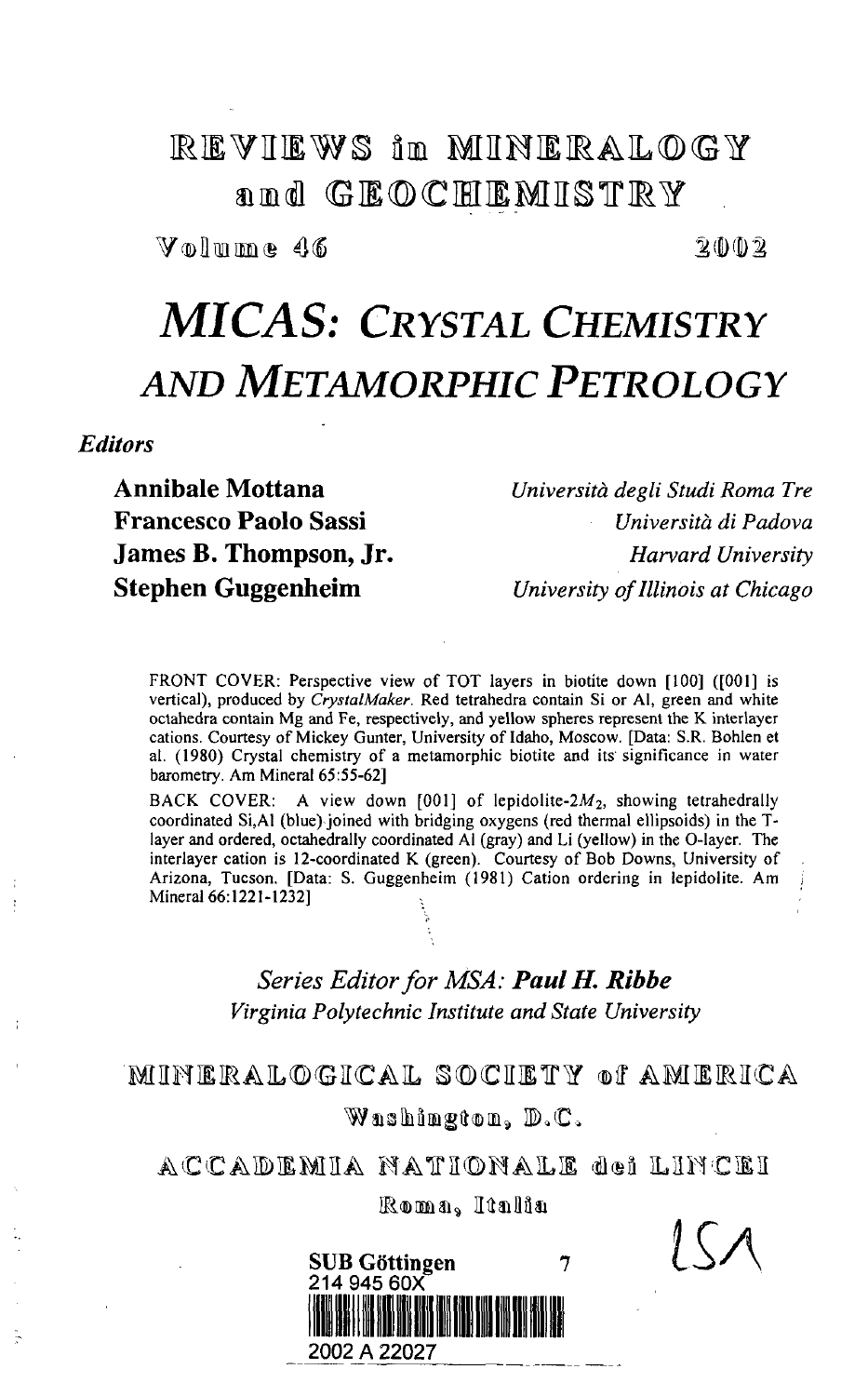# MICAS: CRYSTAL CHEMISTRY and METAMORPHIC PETROLOGY

Editors: *A Mottana, FPSassi, JB Thompson, Jr* & *S Guggenheim*

# Table of Contents

# **1 Mica Crystal Chemistry and the Influence of Pressure, Temperature, and Solid Solution on Atomistic Models**

#### **Maria Franca Brigatti, Stephen Guggenheim**

| End-member crystal chemistry: New end members and new data since 1984 4                             |  |
|-----------------------------------------------------------------------------------------------------|--|
|                                                                                                     |  |
|                                                                                                     |  |
|                                                                                                     |  |
|                                                                                                     |  |
|                                                                                                     |  |
|                                                                                                     |  |
|                                                                                                     |  |
| ATOMISTIC MODELS INVOLVING HIGH-TEMPERATURE STUDIES OF THE MICAS  39                                |  |
|                                                                                                     |  |
|                                                                                                     |  |
|                                                                                                     |  |
|                                                                                                     |  |
|                                                                                                     |  |
| Heat-treated trioctahedral samples: The O,OH,F site and in situ high-temperature studies50          |  |
|                                                                                                     |  |
|                                                                                                     |  |
|                                                                                                     |  |
|                                                                                                     |  |
|                                                                                                     |  |
|                                                                                                     |  |
|                                                                                                     |  |
|                                                                                                     |  |
|                                                                                                     |  |
| Table 1a. Structural details of trioctahedral true micas-1M, space group C2/m 55                    |  |
| Table 1b. Structural details of trioctahedral true micas-1M, space group C2                         |  |
| Structural details of trioctahedral true micas-2M <sub>1</sub> , space group C2/c 72<br>Table 1c.   |  |
| Structural details of trioctahedral true micas-2M <sub>1</sub> , space groups Cc, C174<br>Table 1d. |  |
| Structural details of trioctahedral true micas-2M <sub>2</sub> , space group C2/c74<br>Table 1e.    |  |
| Structural details of trioctahedral true micas-3T, space group P3 <sub>1</sub> 12 74<br>Table 1f.   |  |
| Structural details of trioctahedral true micas-1M, Mspace groups C2/m and C276<br>Table 2a.         |  |
| Structural details of trioctahedral true micas-1M, space group C2/c 78<br>Table 2b.                 |  |
| Structural details of trioctahedral true micas-2M <sub>2</sub> , space group C2/c84<br>Table 2c.    |  |
| Table 2d.                                                                                           |  |
| Table 3a.                                                                                           |  |
| Table 3b.                                                                                           |  |
| Structural details of boromuscovite-1M and $-2M_1$ calculated from the<br>Table 4.                  |  |
|                                                                                                     |  |
|                                                                                                     |  |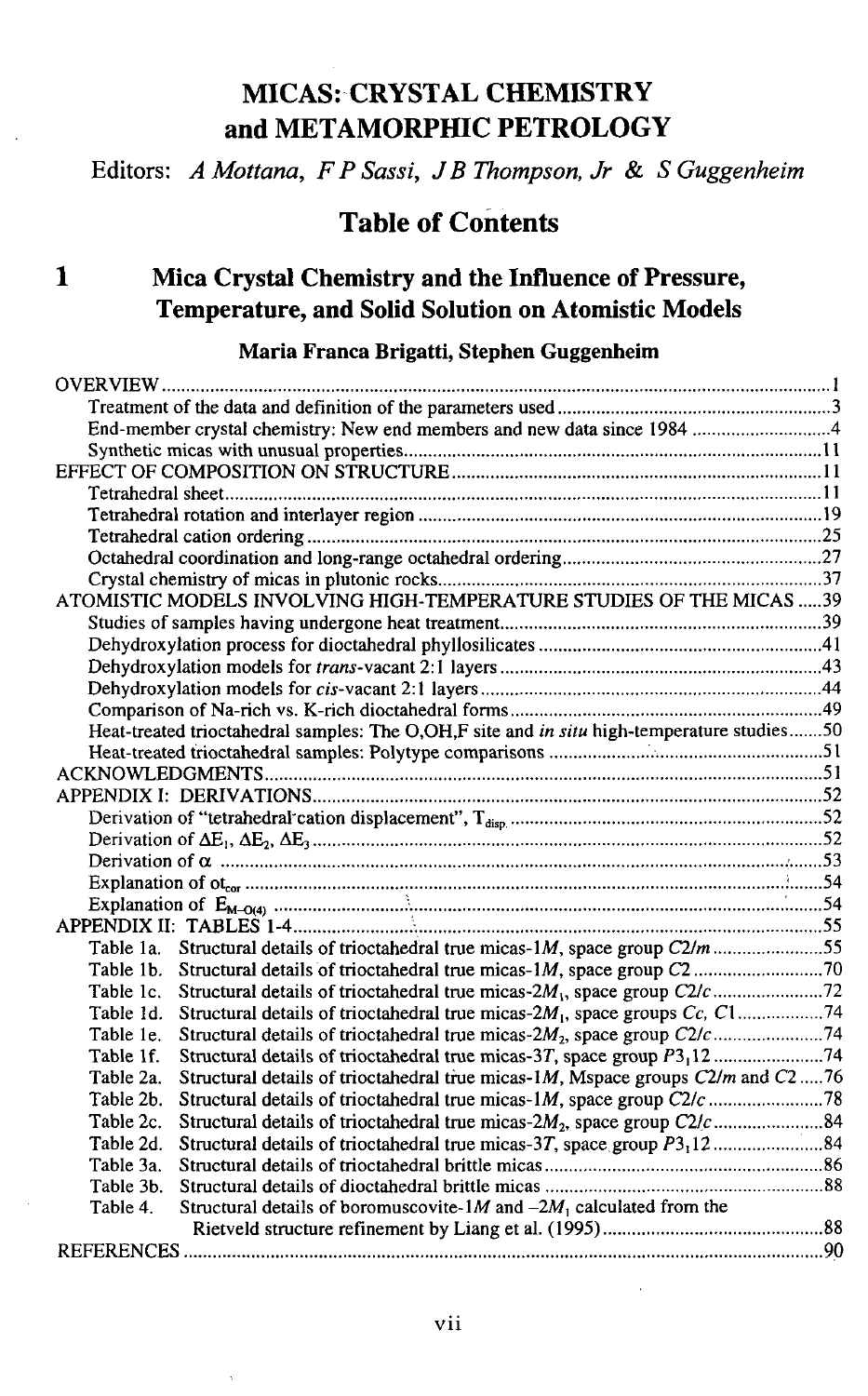# 2 Behavior of Micas at High Pressure and High Temperature

**Pier Francesco Zanazzi, Alessandro Pavese**

# 3 Structural Features of Micas

#### **Giovanni Ferraris, Gabriella Ivaldi**

| CONCLUSIONS                                                 |  |
|-------------------------------------------------------------|--|
|                                                             |  |
|                                                             |  |
|                                                             |  |
|                                                             |  |
|                                                             |  |
|                                                             |  |
| APPENDIX II: OBLIQUE TEXTURE ELECTRON DIFFRACTION (OTED)144 |  |
|                                                             |  |
|                                                             |  |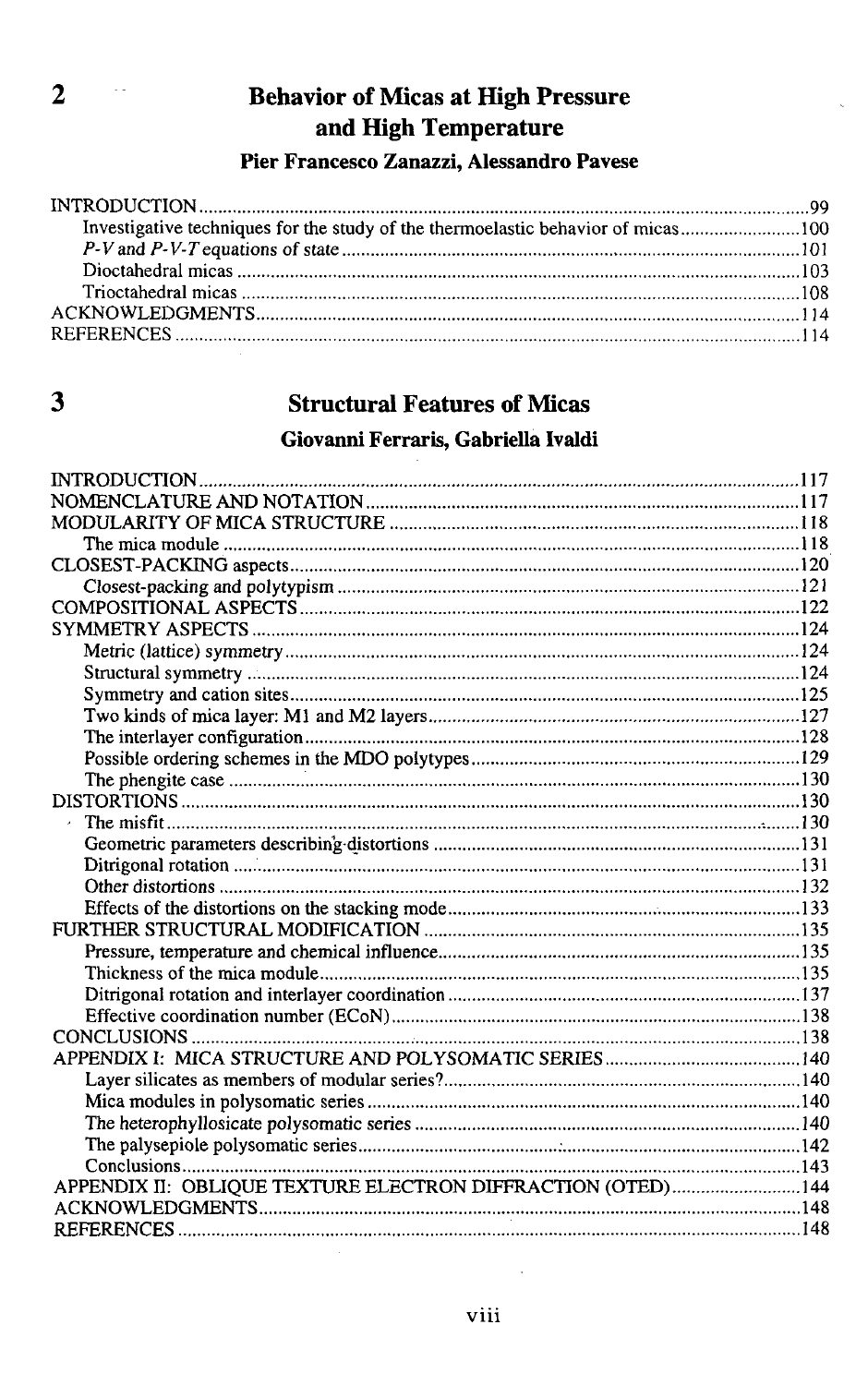# **4 Crystallographic Basis of Polytypism and Twinning in Micas**

# **Massimo Nespolo, Slavomil Durovic**

| LOCAL AND GLOBAL SYMMETRY OF MICA POLYTYPES                                           |  |
|---------------------------------------------------------------------------------------|--|
|                                                                                       |  |
|                                                                                       |  |
|                                                                                       |  |
| RELATIONS OF HOMOMORPHY AND CLASSIFICATION OF MDO POLYTYPES 189                       |  |
| BASIC STRUCTURES AND POLYTYPOIDS. SIZE LIMIT FOR THE                                  |  |
|                                                                                       |  |
|                                                                                       |  |
|                                                                                       |  |
|                                                                                       |  |
| IDEAL SPACE-GROUP TYPES OF MICA POLYTYPES AND                                         |  |
|                                                                                       |  |
|                                                                                       |  |
| GEOMETRICAL CLASSIFICATION OF RECIPROCAL LATTICE ROWS206                              |  |
| SUPERPOSITION STRUCTURES,                                                             |  |
|                                                                                       |  |
|                                                                                       |  |
|                                                                                       |  |
|                                                                                       |  |
| HIDDEN SYMMETRY OF THE MICAS: THE RHOMBOHEDRAL LATTICE 216                            |  |
|                                                                                       |  |
|                                                                                       |  |
|                                                                                       |  |
|                                                                                       |  |
|                                                                                       |  |
|                                                                                       |  |
|                                                                                       |  |
| TWINNING OF MICAS. ANALYSIS OF THE GEOMETRY OF                                        |  |
|                                                                                       |  |
| Symbolic description of orientation of twinned mica individuals. Limiting symmetry235 |  |
|                                                                                       |  |
|                                                                                       |  |
| IDENTIFICATION OF MDO POLYTYPES FROM THEIR DIFFRACTION PATTERNS244                    |  |
|                                                                                       |  |
|                                                                                       |  |
| IDENTIFICATION OF NON-MDO POLYTYPES:                                                  |  |
|                                                                                       |  |
|                                                                                       |  |
|                                                                                       |  |

 $\bar{\bar{\bar{z}}}$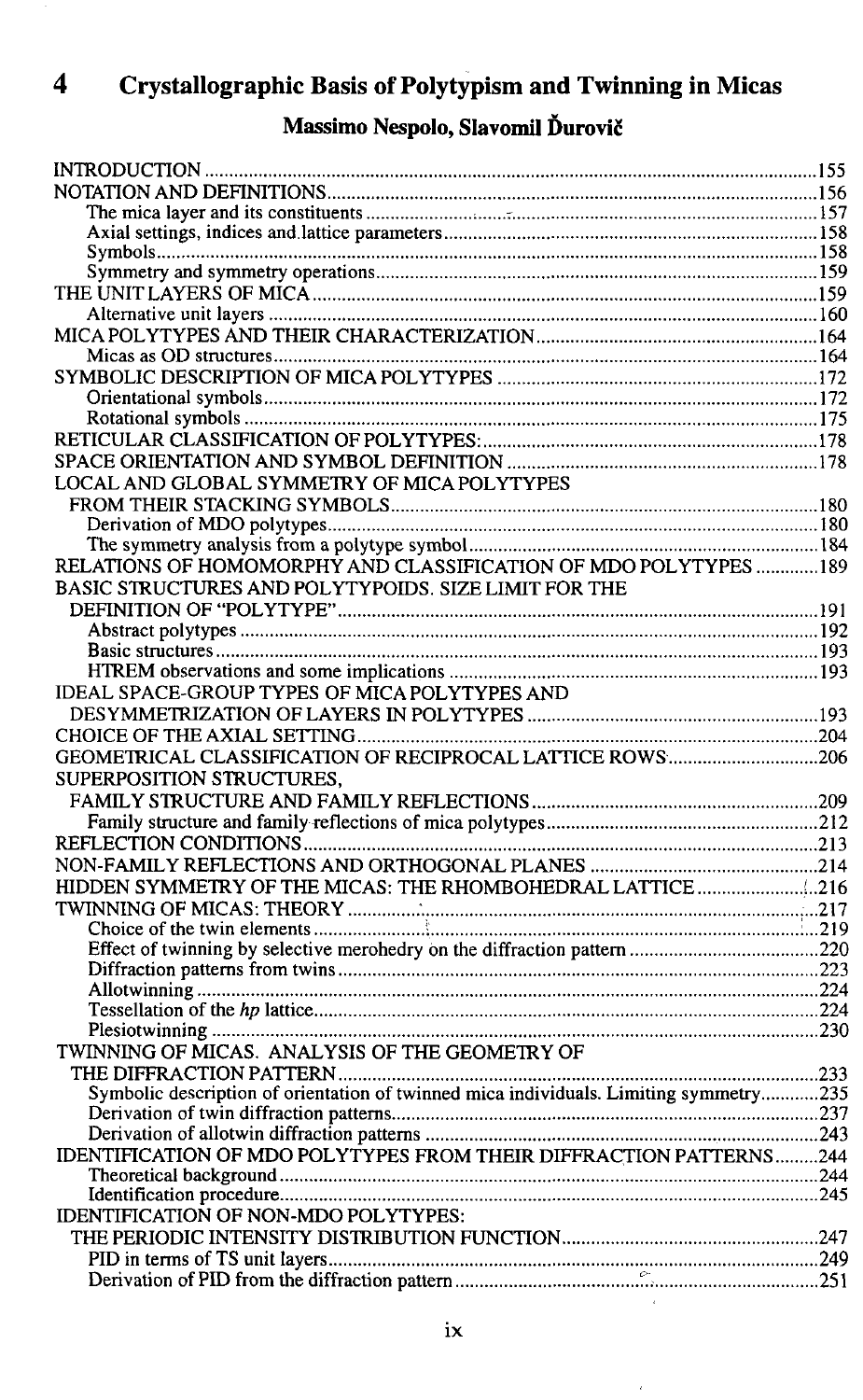| EXPERIMENTAL INVESTIGATION OF MICA SINGLE CRYSTALS FOR |       |
|--------------------------------------------------------|-------|
|                                                        | 252   |
|                                                        | .252  |
|                                                        | .252  |
|                                                        |       |
|                                                        | . 256 |
|                                                        | -257  |
|                                                        |       |
|                                                        |       |
|                                                        |       |
|                                                        |       |
|                                                        |       |
| APPENDIX B. COMPUTATION OF THE PID FROM A              |       |
|                                                        |       |
|                                                        | 271   |
|                                                        |       |
|                                                        | 272   |
|                                                        |       |

# 5 Investigations of Micas Using Advanced Transmission Electron Microscopy

#### Toshihiro Kogure

| TEMS AND RELATED TECHNIQUES FOR THE INVESTIGATION OF MICA281 |  |
|--------------------------------------------------------------|--|
|                                                              |  |
|                                                              |  |
|                                                              |  |
|                                                              |  |
|                                                              |  |
|                                                              |  |
|                                                              |  |
|                                                              |  |
|                                                              |  |
|                                                              |  |

#### 6 Optical and Mossbauer Spectroscopy of Iron in Micas  $\frac{1}{2}$

 $\mathbb{R}^{\mathbb{Z}^2}$ 

#### **M. Darby Dyar**

|                   | 313  |
|-------------------|------|
|                   |      |
|                   |      |
|                   |      |
|                   | 320  |
|                   |      |
|                   |      |
|                   |      |
|                   | 321  |
|                   |      |
|                   |      |
|                   |      |
|                   |      |
|                   |      |
|                   | .336 |
|                   |      |
|                   |      |
|                   |      |
|                   |      |
|                   |      |
| <b>REFERENCES</b> |      |
|                   |      |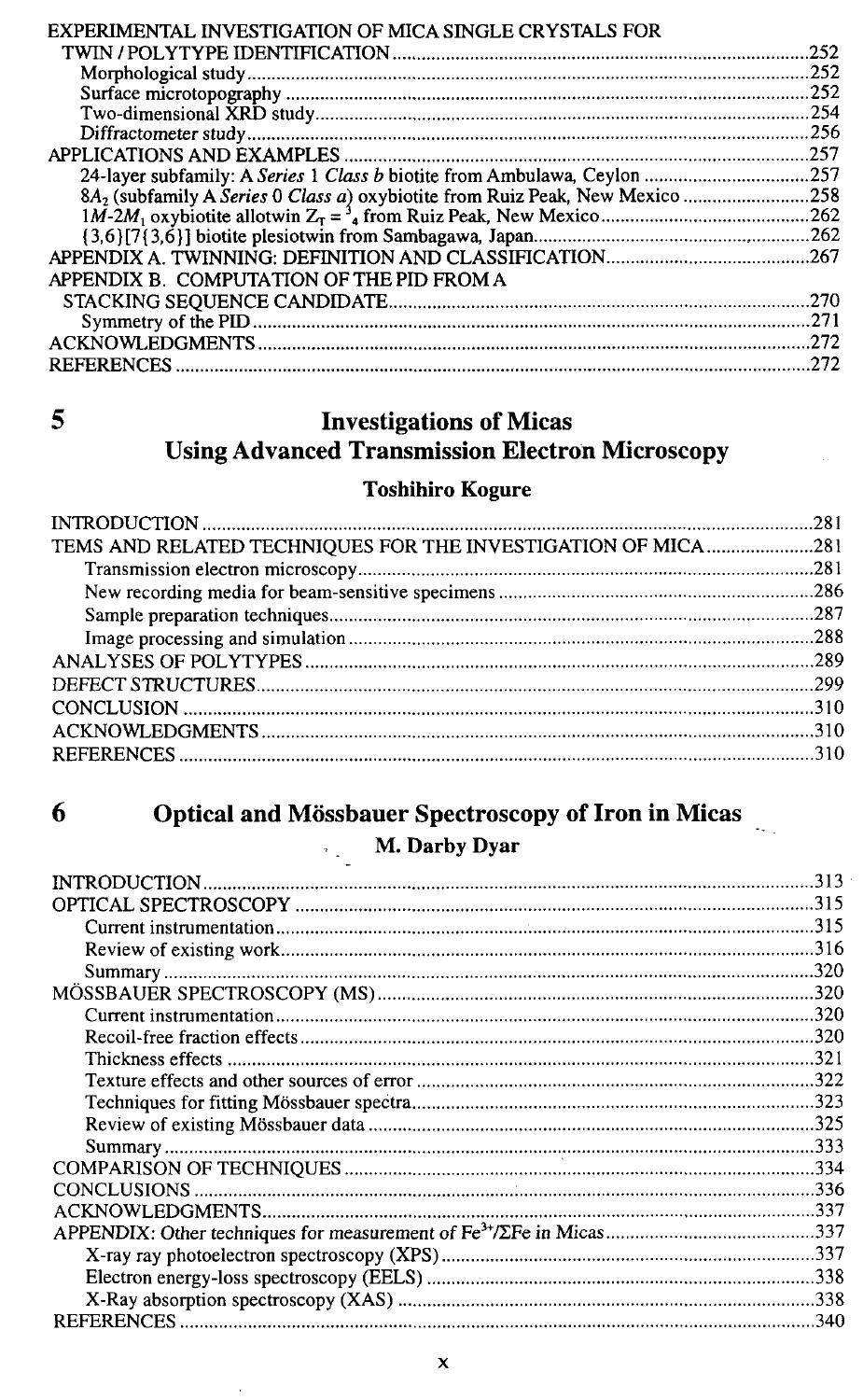#### 7 Infrared Spectroscopy of Micas Anton Beran

| 351  |
|------|
|      |
| .352 |
|      |
|      |
| .359 |
|      |
| .360 |
| 362  |
|      |
|      |
| .367 |
|      |
| 367  |
|      |
|      |

# 8 X-Ray Absorption Spectroscopy of the Micas

#### Annibale Mottana, Augusto Marcelli, Giannantonio Cibin, and M. Darby Dyar

## 9 Constraints on Studies of Metamorphic K-Na White Micas **Charles V. Guidotti, Francesco P. Sassi**

| EFFECTS OF PETROLOGIC FACTORS ON WHITE MICA CHEMISTRY414       |  |
|----------------------------------------------------------------|--|
|                                                                |  |
|                                                                |  |
| <b>MAXIMIZING INFORMATION FROM MICA STUDIES:</b>               |  |
|                                                                |  |
|                                                                |  |
|                                                                |  |
|                                                                |  |
|                                                                |  |
|                                                                |  |
| "Standard starting points" for the compositional variations of |  |
|                                                                |  |
|                                                                |  |
|                                                                |  |
|                                                                |  |